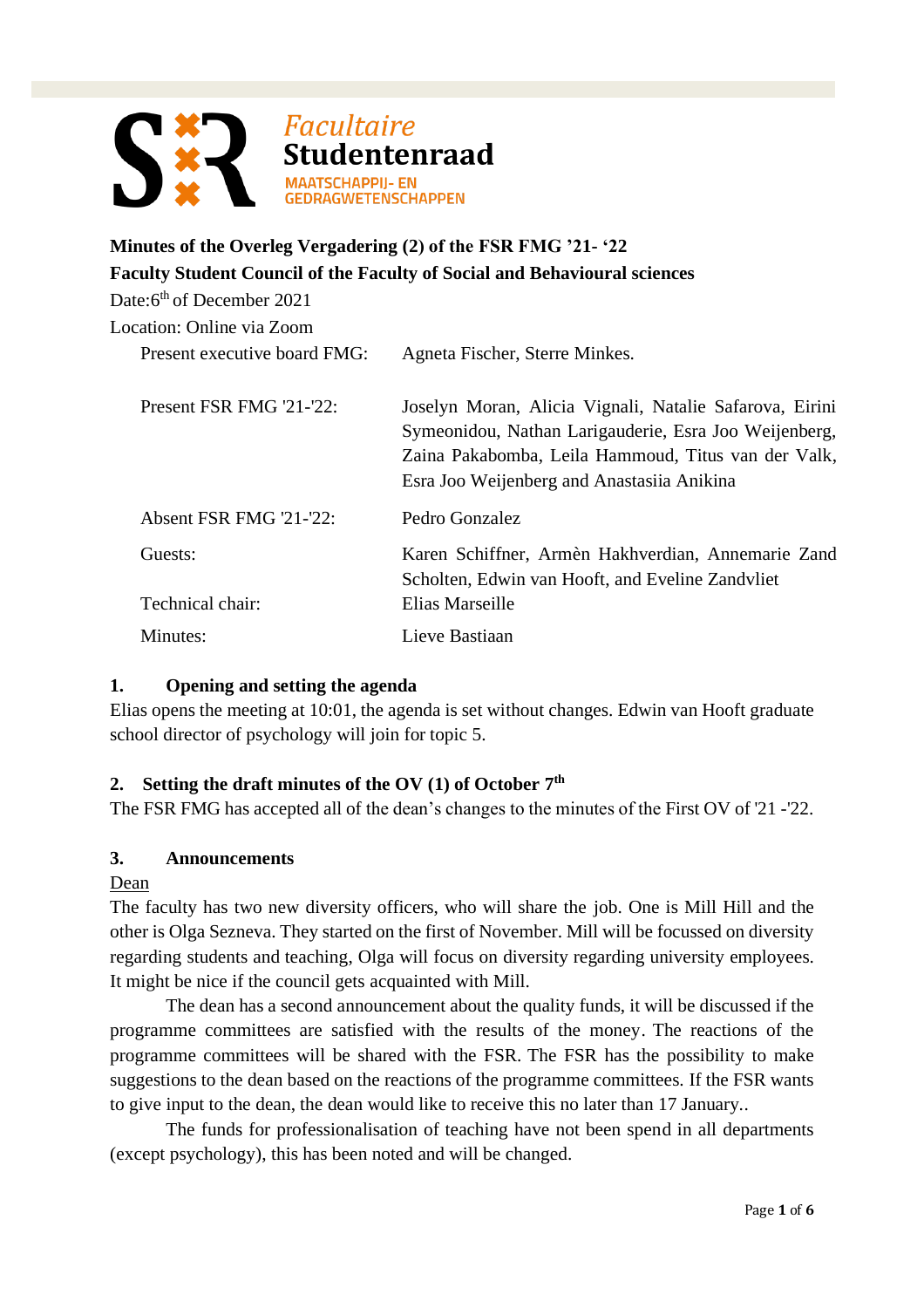## FSR

Esra needs to leave at 11:30. Anastasiia is travelling and has mandated Alicia in case her internet connection does not work. Pedro will not be present.

### **4. Subject 1: Political Science Numerus Fixus**

### FSR

The council has received the proposal and they were happy with certain points that were outlined. The introduction of the numerous fixus and how it will be monitored, especially regarding diversity. They also liked the focus on accessibility.

The council has a few questions about what comes after the proposal, such as the specifics in selection. The proposal outlines curriculum sampling for choosing topics that the students will be examined on, the council would like to know what these are.

The council would also like to know if the week to study for the exams is enough, as the students will also have other things going simultaneously.

A council member who participated in the Numerus Fixus of Psychology had to watch two lectures that lasted two hours and read two chapters thought it was very doable. They do feel that having one focussed and on methodology made it easier.

By having the admissions office look at motivational letters, the student and their background could also be taken into account. This is something done in the USA. The council wonders if this would be done at UvA.

The council would like to see one open question that would allow for some critical thinking and creativity.

Three years ago, when one of the council members took an entrance exam something went wrong with the proctoring and all students had to be admitted, this is an issue that the faculty should be aware of.

The council thinks it is a fair point to not include an open-ended question if no feedback is required.

Seeing that there no longer is a question if there will be a numerous fixus or not and the proposal is extensive and focusses on diversity and inclusion the council gives a positive advice.

#### Dean

The dean has invited two people specialized in this topic to the meeting: Karen Schiffner (policy advisor), Armèn Hakhverdian (programme director), and Annemarie Zand Scholten (College director of Social Sciences).

The way in which the materials are graded should be in the hands of the programme, this should not be done in an admissions office.

The dean would like the council to have a specific stance on this matter.

#### Karen Schiffner, Armèn Hakhverdian, and Annemarie Zand Scholten.

Currently the matching is supposed to present the students with a fair representation of what they can expect. Over the years the matching has been toned down, students cannot be forced to participate. They do not want the numerus fixus to just be an exam, they want to take two really important first-year courses and base the entrance off of those. The aim is to have two lectures one about theory and one about methodology. This really shows the distinction between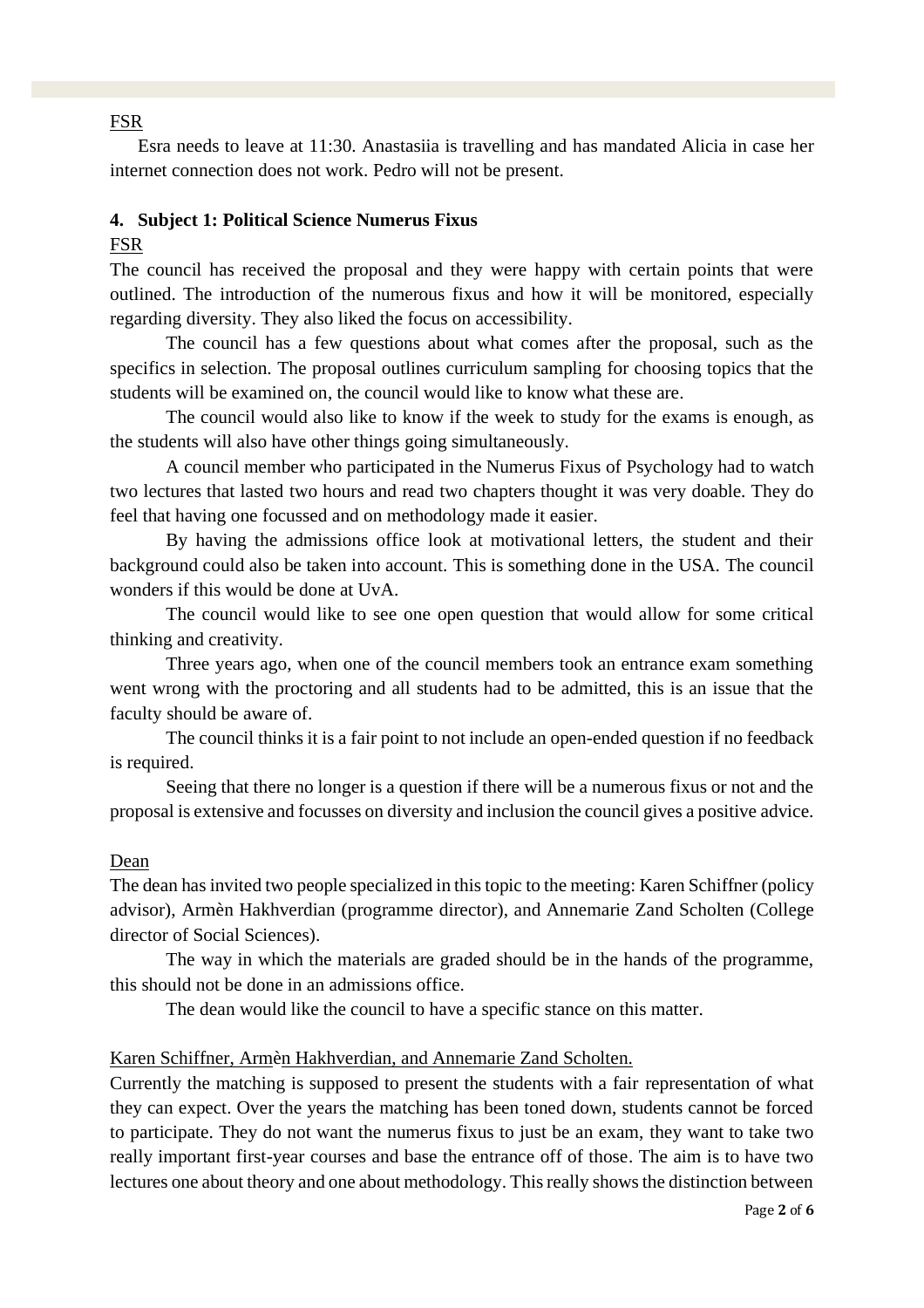the political science degree and, for example, a history or law degree. The matching this year will use the recorded lectures and exam questions that they plan on using for the entrance exam.

They want feedback on the time set for the students to study, they would like feedback on this from students. One idea is to have two examination moments, one that is easy for the Dutch system and another for international students. The 28 hours of study is a lot, so maybe this should be spread out across two weeks, this is also being discussed with students. For Dutch students it is not yet common to do work before university starts, international students often are. Armèn is leaning towards it being less hours rather than more.

Annemarie adds that business administration does the same thing for their matching, one theory course and one methodology, it seems to work well.

The plan for the Political Science numerus fixus is to have multiple choice questions. Since in a numerous fixus everything needs to be graded this is the only way it can be done, as the bachelors is already short on people who can grade assignments and exams. It should not be discounted that this also takes away some of the subjectivity in grading which is good for matching.

Armèn adds that written documents are incredibly sensitive to fraud, people can pay others or be aided by others thus enlarging inequalities. They plan on using a surveillance software to ensure that it is actually the student taking the exam. Karen adds that USA universities also have the option to select students based on target groups. This is not allowed in the Netherlands. She then adds that it is hard to assess motivational letters.

Armèn understands the scepticism about multiple choice, this is why the social science programmes themselves use other ways of assessing during their course. Armen could make a calculation of how many hours it would take to grade an open-ended question and what that would costs in terms of what cannot be done in the bachelor's programme. Thus, it is a matter of priorities.

The manner in which online surveillance will be done is still under debate, this is something that the exam board is worried about. This is still a really big item to discuss.

Armèn also cherishes the open requirements that Dutch universities have, this is why he does not want to go through with the numerus fixus unless they absolutely have to.

Karen doubts adding an open-ended question will make a big difference in the ranking. The examinations board concluded that the multiple-choice questions were enough. The questions and lectures will be provided in Dutch and English

Annemarie adds that an open question in the form of a statistical calculation might be possible as it is easy to grade.

Armèn adds that the final decision on having a numerus fixus has not been made, they can still decide to pull out or suspend at the end of June. Since enrolment has increased again it is likely that it will continue.

*Karen Schiffner, Arm*è*n Hakverdian, and Annemarie Zand Scholten exit the meeting.* 

#### **5. Subject 2: Mock exams**

#### FSR

The council has received some signals from students and staff with issues about missing mock exams. There is a trend of mock exams not being there, not having responses or not being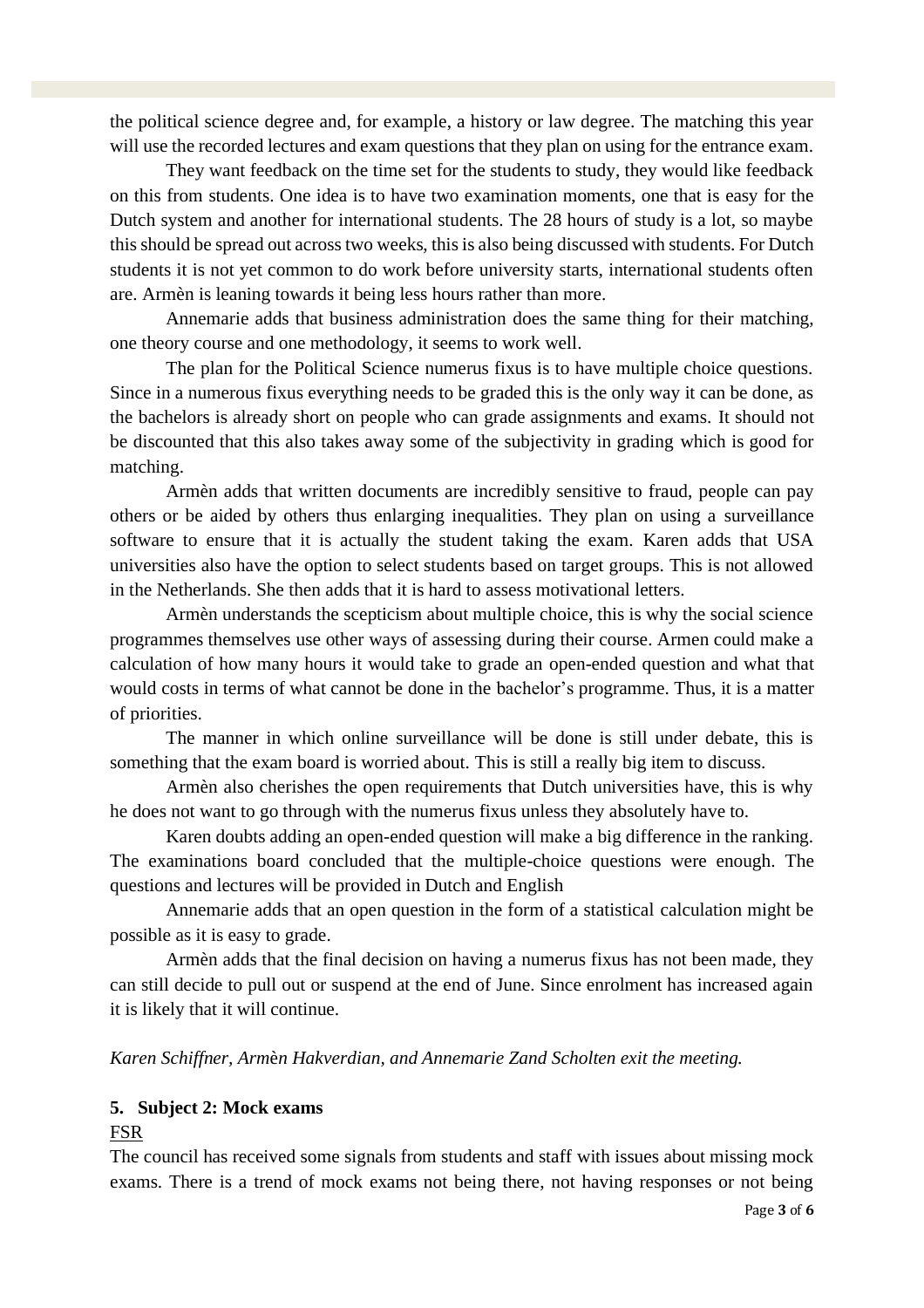representative. They would like a solution as mock exams are mandatory according to the OER. The council would like to know if the dean agrees this is an issue. What might also happen is that teachers do not know what the mock exams need to be according to the OER. Thus, the questions that should be asked are if there are representative questions, if there are answers and if they are a good representation of the final exams.

## Dean

If there are no mock exams this would be an issue. The dean thinks this is an issue for the programme committees who should check if there are mock exams in these courses. The dean will ask the teaching directors if it is true. It I might also be the case that students do not know where to find their mock exams.

## **6.Subject 3: Blind grading**

#### FSR

The council is wondering if the dean has questions about the blind grading advice.

The council would like to put the burden of anonymity on the student, which means that if the student does not feel that their feedback is enough, they could ask their teacher for additional feedback.

Thesis are excluded as they are very personal, this is why the council asks that it is discussed per programme which courses are suited to blind grading. An overwhelming majority of the students is in favour of the blind grading policy.

The survey the council provided has a sample of 200 students from all courses. It is not about them feeling treated unfairly but about if they would like to see it implemented.

The council sent emails to the ODC's to ask how far they were with the blind grading policy. POW is the only one that has responded, they wanted to start the programme but have not done so yet. The council would like to insist again to have a clear overview of which courses have actually implemented blind grading.

The council already knows about two programmes not doing blind grading: political science and psychology.

## Dean

The teaching directors have been asked about this, many of the programmes use blind grading but not all. The question the dean has is that if exams are also meant to give feedback to students, you should not want to use blind grading because the students want individual feedback.

Sometimes individual (verbal) performance during the class is also part of grading and feedback. The dean thinks that in master's programmes and on larger essays students should be able to receive verbal feedback which makes the feedback non anonymous. The dean is not going to oblige the use of blind grading on lectures. The teaching directors have already discussed this (use blind grading as much as possible if possible) in their programme and with their teachers. It is also up to examiners to determine whether the use is suitable. Students are concerned but the question is are they concerned more in general or do they think there has been a bias towards their own grading experiences. She would also like to know if these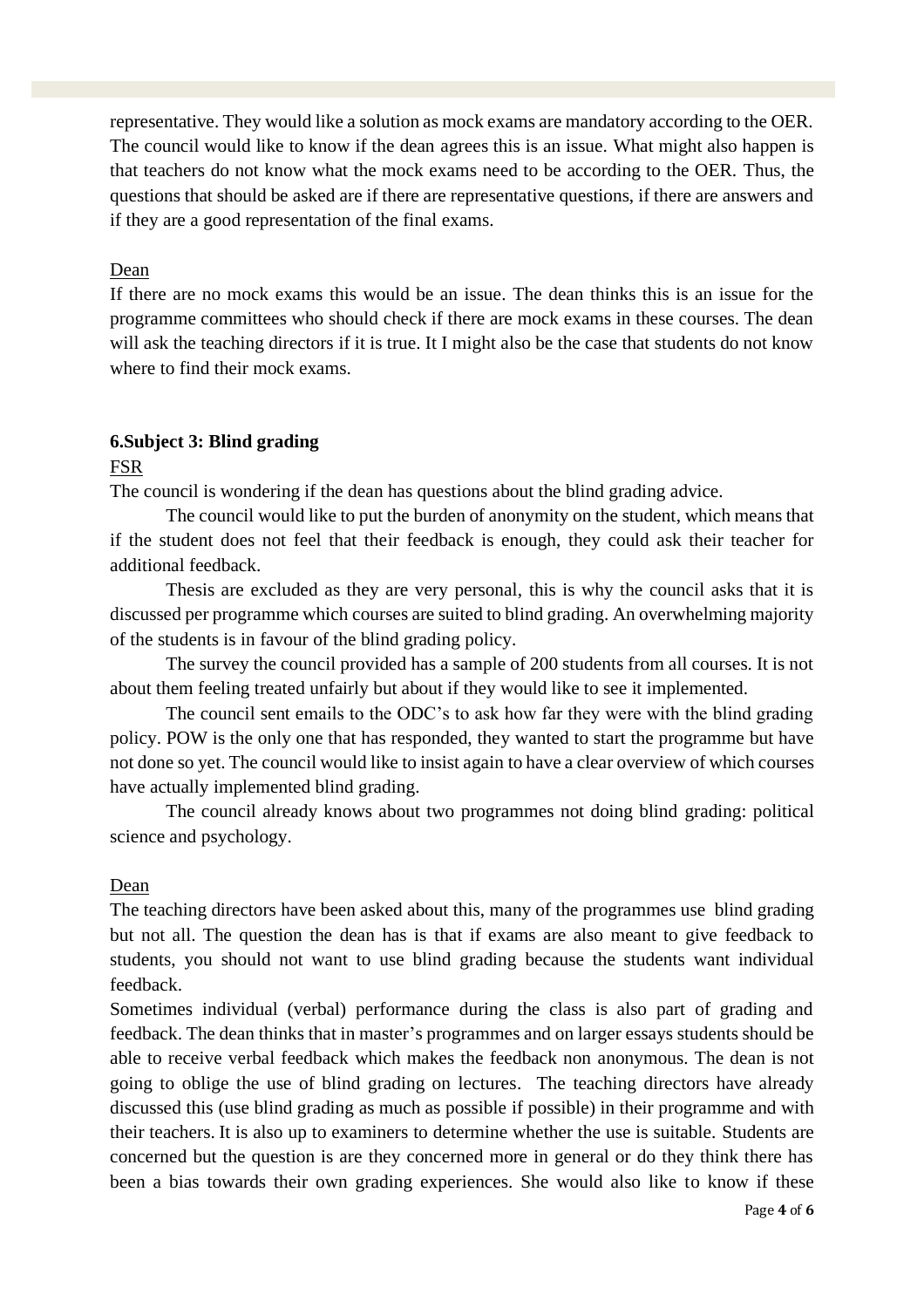questions have been asked to students in all programmes. The dean thinks it is important too, but many courses have already implemented it. The teaching directors and programme directors have been asked if they have implemented it. The dean underlines that she has already asked questions about it. If it turns out that teachers are not able to use it the council can come back again. The programmes say they use blind grading in test vision exams and canvas. She can make it clear again that blind grading is used whenever it can be used.

## Action points:

211206-2: The dean will inform the teaching directors that it is recommended that blind grading is used whenever possible.

## **7.Subject 4: Policy Plan Presentation**

## FSR

There are three themes with the policy plan, mental health, student engagement, and Progressive Education.

Mental health is especially important considering the pandemic.

Regarding student engagement the council would like to engage more with students. They are attending lectures to promote the council.

## Dean

The dean thinks it is nice to have such a plan for the year in which the council argues what types of topics they want to cover during their council year. She agrees that the topics mentioned are important, especially the engagement with other groups and associations is good. Most of this text is not yet specific in terms of what they council wants to implement, this is also not necessary for a policy plan. The council did well in writing this plan and giving a general framework for their aims. The dean complements the council on it.

## *Edwin van Hooft and Eveline Zandvliet join the meeting.*

## **8.Subject 5: Addendum FMG OER-TER**

#### FSR

The council felt that the change to 15 credits was counterproductive as the math does not add up with the credits that the students receive for their courses. The council wonders if the choice that start a programme should or should not be up to the students. The council would like to know if they student could be advised on whether they should or should not start the masters.

With the new information presented to the council, they retract their condition and give their consent.

## Edwin van Hooft & Eveline Zandvliet

Other universities often do have courses that are 3 credits and the UvA guideline for the zachte knip is 15 credits. The masters have over 1500 applicants and only 10 people applied to the zachte knip. For 6 people this request was approved. They all missed 5 to 12 credits. The other people that applied lacked credits that were crucial to starting the master's programme. They feel that applying the 18 credits would not help and would raise issues as the course are quite